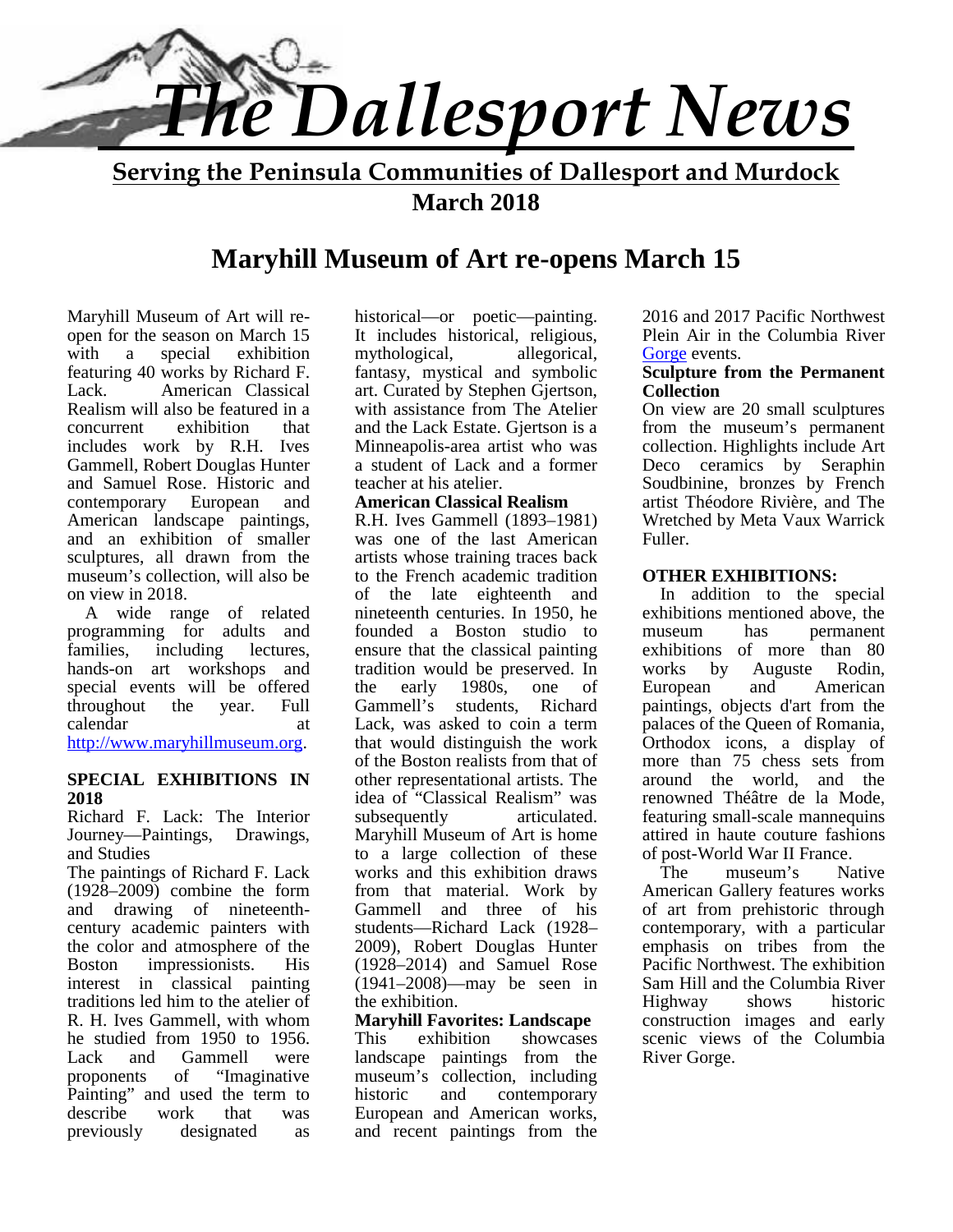#### **Book Report By Judy Bane "Deep Freeze" by John Sandford**

A few years back, Virgil investigated the corrupt - and as it turned out, homicidal - local school board in Trippton, Minnesota. Now the town's back in view with more alarming news: A woman's been found frozen in ice. There's a possibility that it might be connected to a high school class of twenty years ago, and so, Virgil begins to dig into twenty years' worth of bad blood.

Virgil Flowers is a favorite of mine in the many books by John Sandford. Deceptively laid back, people who don't know him think he isn't trying very hard but the reality is that he is more than capable of chasing down the bad guys. Set in the icy cold winter of Minnesota, this story is masterfully crafted and will keep you guessing what Virgil will discover next. He has a large circle of contacts that help him find facts that outsiders would never be able to discover.

This story is full of characters straight out of small town America, down home humor that will entertain you while the plot winds around the back roads of peoples lives. I highly recommend you get to know Virgil Flowers.

## **Friends of the Library Used Book Sale**

----------------------------

Fri,  $3/16/2018$ ,  $10 \text{ am} - 5:30 \text{ pm}$ 

White Salmon Valley Community Library In the Sprint/Baker Gallery 77 NE Wauna Avenue White Salmon, WA

Get some great deals at the Friends of White Salmon Valley Community Library Book Sale & Multi-media Sale!

 Thursday, March 15: 5-7 pm: Special Pre-Sale event for members of the **MUST** Friends of White Salmon Valley Community Library

**Friday, March 16: 10 am - 5:30 pm** who an <br> **Saturday March 17 9 am - 5 pm;** Social  **Saturday, March 17, 9 am - 5 pm;**

 **Sunday, March 18, 12-1 pm: 1/2** price sale. 1:30-3 pm: Bag Sale (\$1 per bag) - bring your own bags! 509-493-1132 or 1-888-546-2707 www.fvrl.org

#### **Learn Genealogy March 3rd @ 2pm March 31st @ 2pm**

The Columbia Gorge Genealogical Society is co-sponsoring two special genealogy programs along with the White Salmon Library in March. On **March 3rd,** the library will present **"Climb Your Family Tree"** a presentation all about Genealogy. This program is for all ages , 8 to 108. Make it a family event!

**On March 31st,** CGGS is again co sponsoring another event**, "Unlock Your Past, Beginning Genealogy Workshop".** This 2 hour session is for anyone interested in beginning their genealogy journey, to learn searching and research tips from the library staff and members of the Columbia Gorge Genealogical Society.

Questions?? Please contact Diane Barkhimer at 509.493.3775 or the White Salmon Library at 509.493.1132 www.fvrl.org White Salmon Valley Community Library 77 NE Wauna Ave White Salmon.

Library events and programs are open to the public and provided at no cost. Registration is not required.

#### **The AARP free Tax-Aide Program**.

 Tax Counseling and Preparation is administered by the AARP Foundation in cooperation with the IRS. This program provides free income tax assistance to low and moderate-income taxpayers with special attention to those aged 60 or older. This is a bilingual service.

**The IRS-certified volunteers provide free basic income tax return preparation with electronic filing.** Volunteers assist in the preparation of basic Federal and State Tax forms for personal tax returns, most everyday tax situations; *(NOT schedule C with expenses over \$10,000, losses or with employees; Schedule E for rental properties; or returns requiring Forms 2106 , 3909, 8606 and 8615.)*

#### **The following is a list of items that** be brought with the **taxpayer.**

Photo ID is required for tax payers, who are present; Original or copies of<br>Social Security or Taxpayer Taxpayer Identification Number for every person on your tax return.

 All income documents for 2017, including W-2's, Interest and Dividend statements

Prior year tax return with all attachments and schedules recommended, not required.

Itemized statement for each category<br>f expenses to be claimed. expenses to be prescriptions, medical copays, medical insurance payments, donation, miles **FREE ASSISTANCE is available at**

**the following locations beginning February 2, 2018.**

## **Goldendale Grange Hall**

 **228 E Darland St.** Fridays 9am to noon. Saturdays 9am. to noon. You must call Senior Services at 509- 773-3757 to make an appointment**.**

#### **White Salmon Pioneer Center**

#### **501 NE Washington St.**

Tuesdays, beginning Feb. 6, 2018 - 9am to Noon.

You must call Senior Services at 509- 493-3068 to make an appointment.

#### **Mid-Columbia Senior Center**

**1112 W 9th St, The Dalles**

Fridays 2 p.m. to 6 p.m.

Saturdays 9 a.m. to 1 p.m.

Spanish & English, Handicap accessible, Call for appointment 541- 296-4788

**Klindt's Bookstore** 541-296-3355

315 E. 2nd Street, The Dalles

Hours: Mon. – Sat. 8:00 am– 6:00 pm Sundays 11:00 am - 4:00 pm

**The Dalles/Wasco County Public Library** 541-296-2815

wascocountylibrary.com

722 Court Street, The Dalles **HOURS:**

Monday-Thursday 10 a.m. to 8:30 p.m. Saturday: 10 a.m. to 5 p.m. Closed Sunday

*\*FREE wireless Internet access* inside the library and on library grounds.

**White Salmon Valley Community Library** 509-493-1132 - Town & Country Sq. White Salmon Open Tuesdays 10:00 am - 8:00 pm Wed.-Sat. 10:00 am - 6:00 pm  *\*FREE wireless Internet access*

**Goldendale Community Library**

(509) 773-4487 131 West Burgen Street Goldendale,

Open M Tu W Th F Sat 10-6:30

#### **Bookmobile**

Fort Vancouver Regional Library 1-888-546-2707



**Lyle Market 9:45am-10:15am Lyle High School -10:25am-12:30pm Dallesport School- 1:45pm – 3:00pm**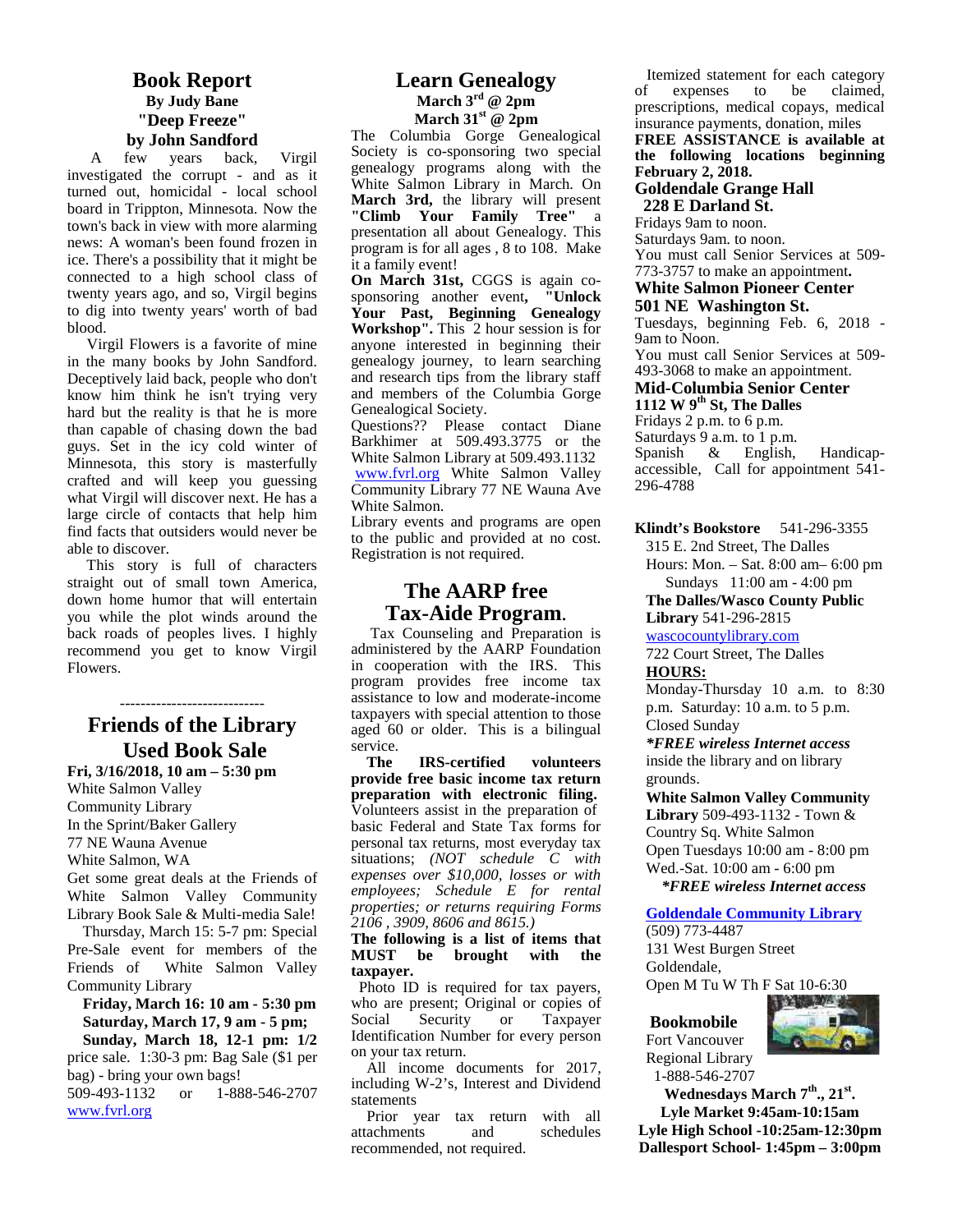#### **Community Council Corner** By P.J. Sisseck

#### Community Council Report for February 8, 2018

Jeremy Wissing of the Liquor and Marijuana Control Board spoke with us<br>about RCW-6950 (Controlled about RCW-6950 (Controlled Substances Act) and associated legislation. Some growing and usage of marijuana is now legal, but is regulated. Mr. Wissing is the supervisor of five enforcement officers based on the East side of the Cascades.

RCW-6950A allows for the medical use of marijuana, and for an authorized person to grow their own. Small cooperatives of up to four individuals may participate in a mutual growing operation, all plants in one location, with all participating in the work. None of the product is to be seen or smelled County by the public, nor is any to be distributed outside of the Cooperative.

Unfortunately, a Black Market has sprung up, with marijuana and products made there being sold to the public. It remains a Federal offense/felony to the<br>distribute mentione. Sting energy in the set distribute marijuana. Sting operations, with 18-20 year olds using their own IDs, have resulted in arrests. Klickitat County Sheriff Bob Songer mentioned a rise in DUIs involving marijuana, and a noticeable rise in Black Market sources.

Andrew Kelly, Lyle Superintendent of Schools, and Tom Furey of SageTech presented an overview of the business moving into the former Dallesport School facility.

 Improvements to the building and grounds are already underway, and we are assured that the playgrounds, softball field, and track area will remain open and maintained for public use.

About 85 employees will be moving into the facility, projected for late Summer/early Fall. SageTech foresees a growth over the next five years, with a likely 30 new positions to be filled.

Please join us for the next Council meeting on **March 8<sup>th</sup>. 7pm** at the  $\frac{11}{11}$ Dallesport Community Center. www.dallesport-wa.org



Daylight **Savings Time Begins** Sunday March 11th  $2:00 \text{ am}$ 

#### **A CALL FOR SUPPORT David McNeal**

Has anyone noticed an increase in the slight-of-hand, less than honorable approach by forces outside the Dallesport-Murdock community trying to exert change, or at least manipulate economic landscape of this community? However judgmentally real, or just perceived; it is happening right now and from all directions. Entities such as the Lyle School District, the Yakama Nation Housing Authority, the Klickitat County Economic Development Office, the Dallesport Water District, wastewater district, the Port of Klickitat, and the Columbia Gorge Regional Airport Board. Especially, decisions by the Klickitat County Board of Commissioners and the Klickitat Board of Planning Commissioners affect our neighborhood. These issues may not be intentionally harmful from their perspective. None the less, they have their sights set on this community, and live with the ramifications regardless. Isn't it reasonable for us, as a community to be a party to every stage of planning?

Honestly, *it is our responsibility to be fully engaged and informed*. All of us share in that responsibility. We should strive be pro-active participants, and not just reactionaries to what we as a community approve of or disapprove of, that will be effecting us.

The members of your Dallesport- Murdock Community Council need you to help us stay informed by sharing in the attendance at all public meetings (locally; Klickitat County Board of Commissioners, Klickitat County Planning Commissioners, Lyle School District Board, our Community Council, etc.). Many public workshops, public hearings, seminars and more are pummeling us because government happens with, or without *public involvement*. And, guess who benefits from public non-participation?

Just as with our Crime Prevention and Community Watch Programs, the more people involved with their neighbors, the greater the reward. And, the time invested will personally be well worth it because you have contributed to this community's effort *to be fully engaged and informed!*

Value not just your property. But also, value your neighbors and your community. Please join in these activities because they truly are important to each of us.

**K.C.F.D. #6 Dallesport/Murdock Fire Dept. Breakfast March 17th . 7-10 am Dallesport fire station All proceeds go to the Dallesport Fire Department Building Fund….. All you can eat Pancakes Endless Coffee & Juice… \$5.00 per Person**

#### **Dallesport Water Dist.**

P.O. Box 131 Dallesport, WA 98617 If you have any questions regarding your water system, please feel free to contact us: Dave Griffin, DWD Manager 541-980-6756, www.dallesport-wa.org or dwdmanager@qnect.net Jana Greenfield DWD Clerk 541-980- 6514, or dallesportwater@gmail.com **Monthly meetings are held on the 2nd Wednesday of every month at 6:00pm at the Dallesport Community Center.**

## **Recycle Cell Phones**

The Lyle Lions Club wanted the public to know that we are now collecting & recycling used cell phones. The Pacific NW Lions Recycle Center where we send used eyeglasses & hearing aids is now collecting used cell phones. The cell phones will be cleaned, refurbished and will be distributed to domestic violence victims for the use of "911" calls only.

The used cell phones can be brought to the Lions Club and put in the "Recycle Eyeglass & Hearing Aid " box in the lobby area. The Lions Club is open every Tuesday for Senior Meals from 10:00 a.m. to 1:45 pm. and every first Saturday of each month during the Pancake breakfast from 7:00 a.m. to 10:00 a.m.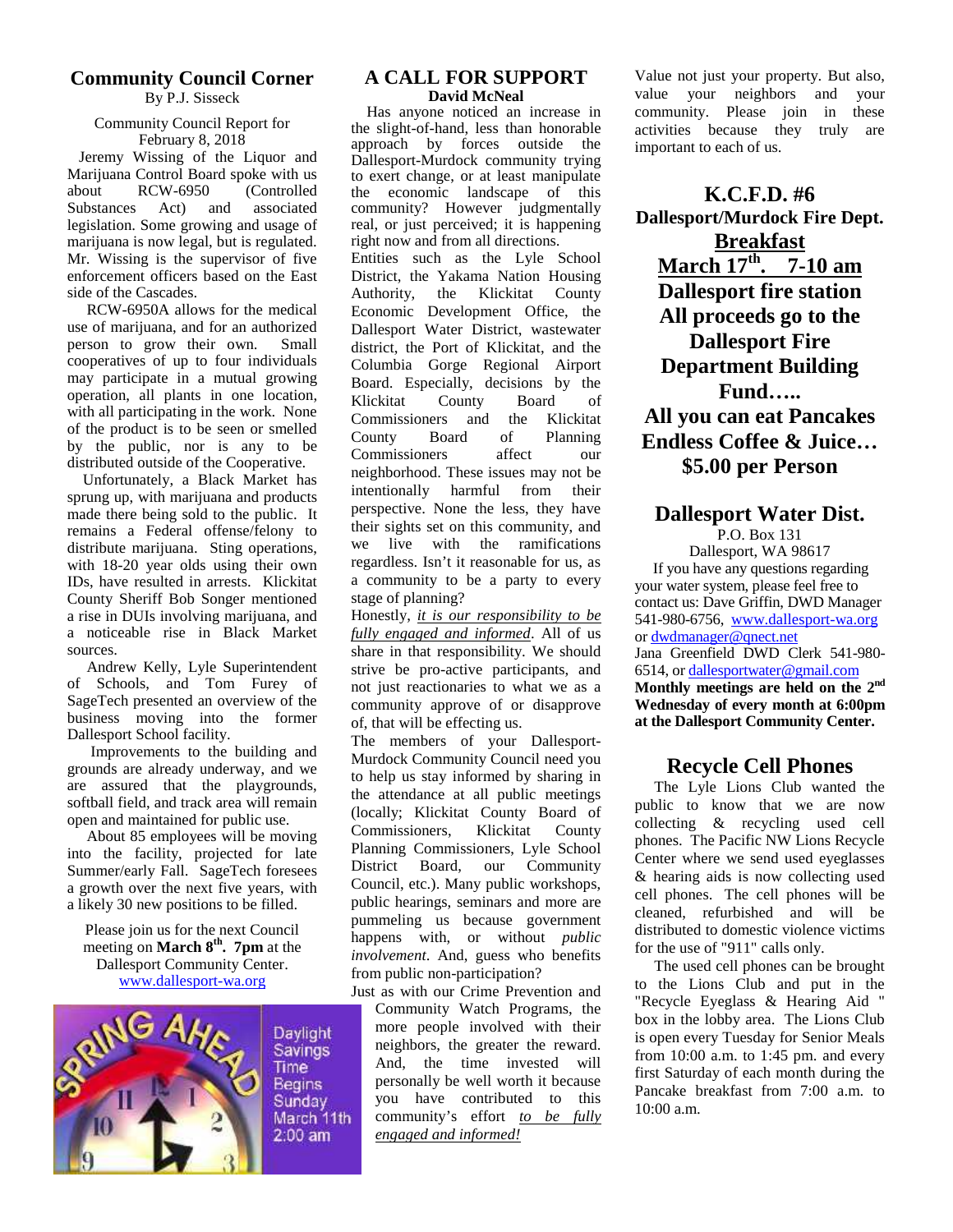#### **Triage Vol II, Issue I**

There are a lot of conversations in the news and social media about devastating events involving shootings. This certainly has not gone unnoticed by not only KCEMS District 1 staff but all members of public safety in Klickitat County.

There are certain events we so very much want to not have happen in our county; unfortunately we never know where events like this may strike. It is for this reason that your public safety members will be training on events such as this. Please remember these are "DRILLS". The public will be informed when such drills will occur. We just want you to recognize we need to practice the procedures and processes should we have to respond.

The EMS District is striving to provide the best service we can. We are facing some significant funding shortfalls and the Board is looking at all of our options. As we get closer to Districts narrowing down a plan we will be asking for members of the community to be part of a recommendation panel to evaluate our information, and look at the options before us. It is your support that will continue to allow us to have adequately staffed ambulances and to meet the challenges of providing EMS in a rural county such as ours.

We look for funding wherever we can. One opportunity was too applied to FEMA for a \$77,000 grant that would purchase a new monitor / defibrillator as well as theee automatic cardiac compression devices. These last items will alleviate the need for December four to five additional responders to provide adequate CPR in the event that is needed. Studies have shown, continuous, proficient compressions have the largest outcome on survival of sudden cardiac arrest. This is why Hands-Only CPR is the recognized standard now for lay persons as well as<br>
Healthcare Providers before advanced<br>
equipment arrives. All you need to do<br>
is, search Hands Only CPR to see any<br>
number of websites that will instruct<br>
you how to do this. It trul Healthcare Providers before advanced equipment arrives. All you need to do is, search Hands Only CPR to see any number of websites that will instruct you how to do this. It truly works---

Finally we have had a few changes in the composure of our board. Robb Kimmes has stepped down from Chair to Director and Chuck Verts has moved into the Chair position. Dan Birkhimer has resigned and Patty Elkin's named has been moved forward to the

Klickitat County Commissioners for appointment.

Finally our board now holds their monthly meeting at the Dallesport Community Center (Old Head Start) at 136  $6<sup>th</sup>$  St. They are the 4<sup>th</sup> Thursday at 3:00 PM and last about two hours. They are open meetings and the public is always welcome.

Thank you for your support--

#### *Dave*

*Dave Lapof, Operations Manager for Klickitat County EMS District No.1, and has been involved in emergency services since 1988, staring his career as a volunteer on Lummi Island in Whatcom County, and served 20 years as a volunteer firefighter in both Washington and Oregon, before becoming a chief officer for the past seven years*

*He can be contacted at dlapof@kcems1.com or 541-272-1958 and encourages everyone to visit the Districts Facebook page at https://www.facebook.com/KCEMSD1/*

#### **Senior Klickitat PUD Discount**

If you are 61 years old or older and your household income is at or below \$23,500 you may be eligible for a PUD electric bill discount. Call Virginia at 773-3757 or Jill at 493-3068 to make an appointment for your PUD discount application. PUD senior electricity discounts must be reapplied for every year or if you move. You must be 61 or older and meet household income qualifications. Discounts will run from 1st or application qualification date through May 31st. Please bring your current PUD bill & proof of TOTAL annual household income.



## **Dash n' Dine 5k Run/Walk & Breakfast**

Come join us Saturday, **March 10th** at Klickitat Valley Health for our Third Annual Dash n' Dine 5k run/walk in beautiful Goldendale, Washington! Check in begins at 8:15 a.m. and the run will begin at 9 a.m. This is a true family event which includes a 1-mile kids' course, with a Kids Korral at the finish so parents can enjoy their 5k event. Following the run, a hot and hearty breakfast is waiting at the finish line! This is the perfect run to get you ready for Spring activity with gorgeous country views including views of Mt. Adams along the course. There will be medals and swag for all participants and awards for the top male and female finished in each age group. Tickets are \$25/individual and \$50 for families (up to 5 participants from the same household). 310 S. Roosevelt Avenue, Goldendale, Washington.

#### **New Medicare Cards**

The Centers for Medicare & Medicaid Services (CMS) will begin issuing new Medicare cards in April 2018 that no longer include your Social Security number. The Social Security numbers will be replaced by a new Medicare Beneficiary Identifier (MBI). The cards will be mailed to your address on file with the Social Security Administration, so make sure your contact information is accurate

It will take 12 months to mail new cards to all Medicare beneficiaries.

During this time, keep in mind that Medicare will never request personal or private information, so be wary of anyone contacting you about the new card or MBI. Once you receive your new card, destroy the old card immediately.

Your new card will automatically come to you. You don't need to do anything. Your Medicare coverage and benefits will stay the same.

## **Fort Dalles Museum/Anderson Homestead**

Open Friday, Saturday and Sunday 10am-5pm during the Winter. Beginning March 15 we will be open 7 days a week. We are looking for volunteers to help us share this museum with all of our visitors. Stop by or give us a call 541-296-4547.

500 W 15th St, The Dalles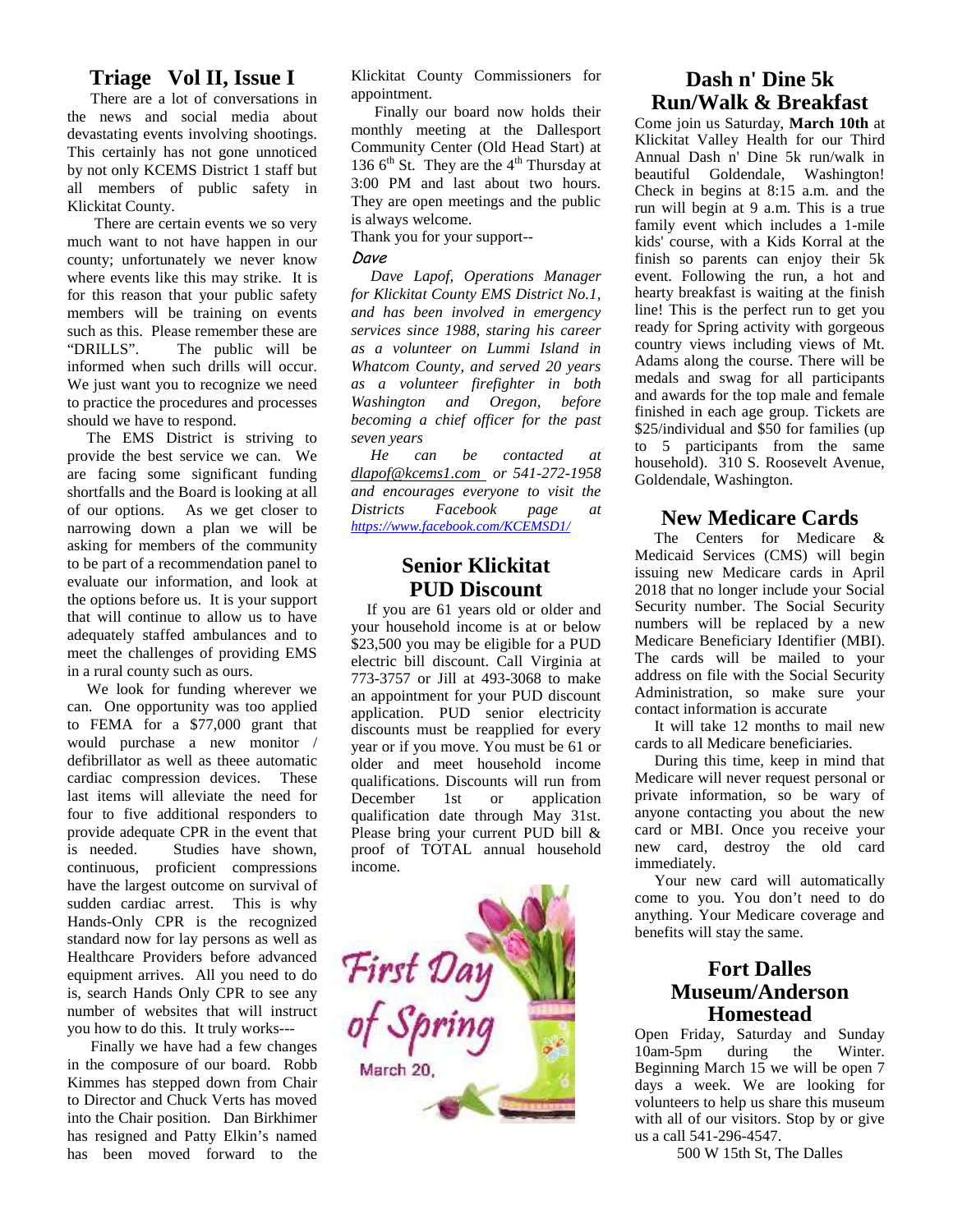# LE SCHOOL DISTRIC

For the latest information on Lyle School District, visit the website for the school district. **http://www.lyleschools.org**

## **First Semester Awards Programs Honors 200 + Students**

Students, staff and parents packed the gym on Wednesday, February 7, for the presentation of awards for first-semester academic performance to students in grades Kindergarten through 12th.

#### **Gold Cougar**

A total of eight high school students and three middle school students qualified for the Gold Cougar Award by earning a perfect 4.00 during the first semester.

#### **The Gold Cougar recipients at the high school level are**:

Zachary R. Miller, Alexis Miller, Sydney T. Rains, Mariah R. Houston, Eliana Rubio, Adrienne E. Spino, Astara A. Jensen, and Mariah R. Houston.

#### **The Gold Cougar recipients at the middle school level are:**

Kyla J. Hovinghoff, Frederick Z. Osborne, and Angelina J. Quintero.

#### **Silver Cougar**

A total of 13 high school students and 13 middle school students were honored for achieving a GPA between 3.5 and 3.999 during the first semester.

#### **The middle school Silver Cougar recipients are:**

Kona Leslie, Isaac E. Marble, Nickolas D. Muschaweck, Aaron J. Smith, Sophie Y. Kilian, Myeengan Syrette, Kayla M. Mayner, Dillon H. Waddington, Hannah L. Hunsaker, Arturo Gutierrez, Lilly R. Baker, Faith A. Sabourin, and Sophia L. Hickman.

#### **The high school Silver Cougar recipients are:**

Shakira M. Kelly, Lauren R. Weddle, Andrew W. Carlock, Beca L. Kilber, Elizabeth Hawkins, Braedon S. Hovinghoff, Joseph R. Machado, Isaac Rosales, Kristal J. Schultze-Meyer, Abraham Rosales, and Savannah A. Schell.

#### **Bronze Cougar**

A total of 20 high school students and 11 middle school students were honored for achieving a GPA between 3.0-3.499 during the first semester.

#### **In middle school**, **the Bronze Cougar recipients are:**

Cecilia S. Ramirez, Annabelle R. Contreras, Cody C. Zaugg, Daniel A. Rodriguez, Wyatt K. Jones, Haylee J. Hunsaker, Monique A. Mejia, Chandler B. Abrams, Leslie A. Marquez, Josiah Kelly, and Robert Blazer.

**The High School Bronze Cougar recipients are**: Tristen J. Anderson, Morgan A. Bowman, Randall L. Hubbard, Bridget M. Jones, Frank J. O'Brien, ShellieAnn M. Oldfield, Micheal G. Oneal, Jose L. Rodriguez, Isabella Rubio, Devon R. Eiesland, Arturo Garza, Kristina I. Lagewaard, Casey A. Mengert, Riley J. Mills, Ann Dee M. Walker, Kirsten Laird, Emily A. Robertson, MaKayla R. Ross, AnaLuisa Ortiz, and Harriman J. Palmer IV.

In addition to overall GPA awards, teachers presented awards in specific categories. For a complete list see; https://www.lyleschools.org/site/default.aspx?PageType=3&DomainID=4&ModuleInstanceID=9&ViewID= 6446EE88-D30C-497E-9316-3F8874B3E108&RenderLoc=0&FlexDataID=1682&PageID=1

## **KLASAC**

#### **(Klickitat, Lyle Against Substance Abuse Coalition)**

**March 21<sup>st</sup>. 5 - 6:30 pm** Meets the 3<sup>rd</sup> Wed of each month. Alternates between Klickitat and Lyle

#### **The Library Bookmobile Winter Hours**

**Wednesdays March 7th ., 21 st. Lyle Market 9:45am-10:15am Lyle High School -10:25am-12:30pm Dallesport School- 1:45pm – 3:00pm**

#### **Dallesport PTO Meeting Tue, March 6th . 2:45pm – 3:45pm Monthly on the first Tuesday**

**School Board meetings will be held @ 6pm on the fourth Tuesday March 27, 2017**  *Support your school and attend a meeting.*

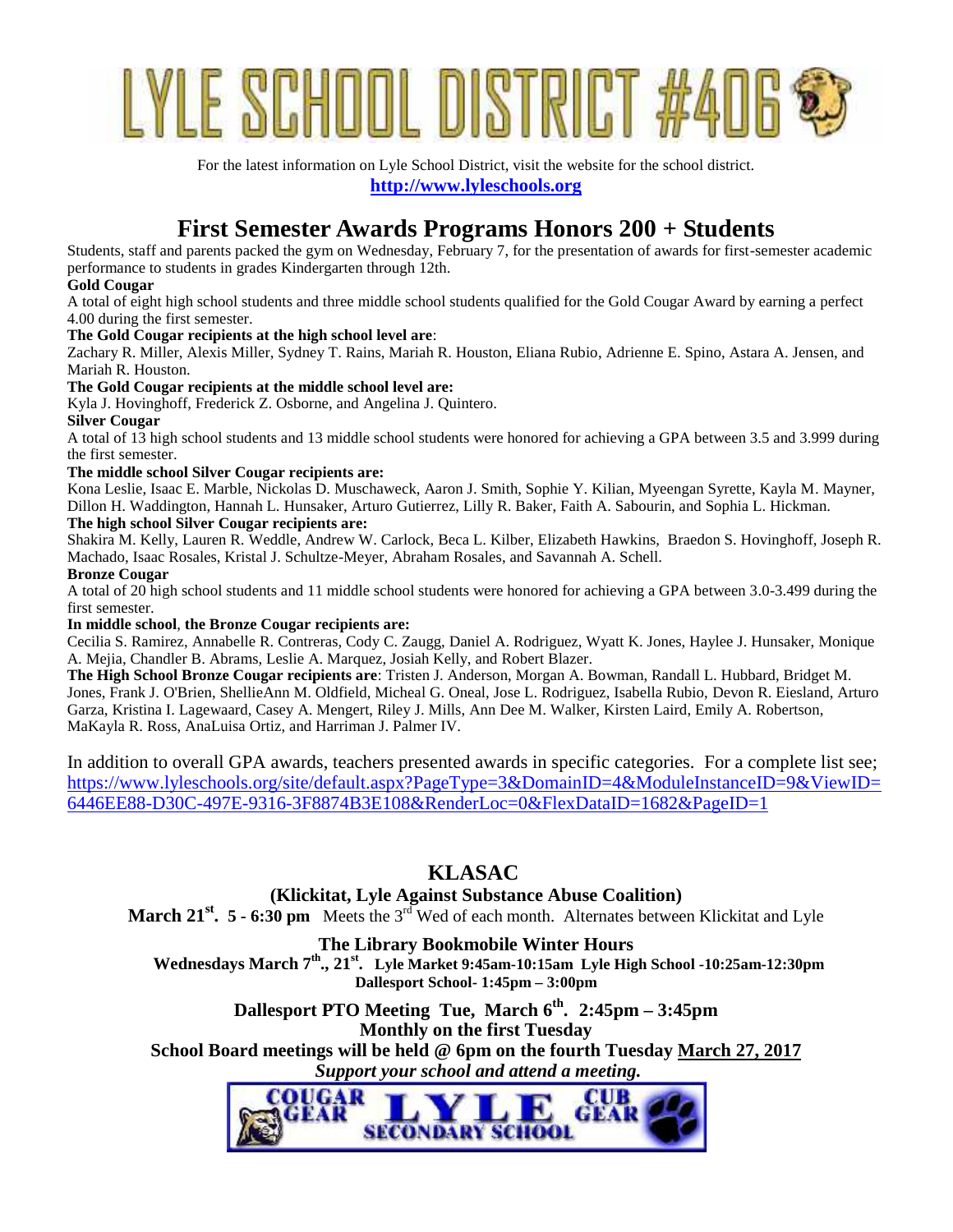#### **Veterans Museum**

The Veterans Museum has opened in downtown The Dalles. This exhibit will be shown thru April 30, for those interested. The museum is asking for several volunteers on a permanent basis. Also asking for exhibit material from families for the museum.

Please join us for a reception for the museum's new exhibit, Vietnam 1968: Courage and Controversy.

#### **Reception Sat., March 3, 1pm-3pm Exhibit dates: Feb. 27 - April 30 Free Admission**

Lisa Commander, Director Columbia Gorge Veterans Museum 203 East 2nd St. The Dalles 541-769- 1150

### **The Dalles Eagles Flea Market March 3, 2018 9am-3pm** 2006 W 7th St, The Dalles

#### **Columbia Gorge Genealogical Society March 10, 2018 10:30 am**

 This months program will be "Reviewing Updated Genealogical Websites" and will be led by Linda Colton and Georga Foster. The purpose of the program is to update important information about popular genealogical research sites that have changed in content, format or information. Among the websites that will be covered are Find-A-Grave, Ancestry, RootsWeb and FamilySearch . An important change in Family Tree Maker will also be presented.

 Members are encouraged to bring their laptops and Bring A Friend! Our general meeting/programs are open to the public and a recommended \$1.00 donation to defray room rental costs is gladly accepted.

Columbia Gorge Discovery Center

#### **Buddy Bowl March 10, 2018**

http://nextdoorinc.org/events/buddy-bowl/ Join us for our annual bowling fundraiser! Formerly Bowl for Kids' Sake, this year's Buddy Bowl benefits both of The Next Door's Youth Mentoring programs (Big Brothers Big Sisters and Mentor for Success)! Captain or join a team of five, raise money for Youth Mentoring in the Gorge, and come bowl with us! Bowlers of all ages and abilities are welcome! Each bowler raises \$75+ for Big Brothers Big Sisters and Mentor for Success. Bowlers who raise \$100+ receive an awesome Buddy Bowl t-shirt! For information and registration, contact Anna Granados at 541-436-0319 or

#### annag@nextdoorinc.org.

Orchard Lanes Bowling Center 1141 Tucker Road Hood River, OR. Saturday, March 10, 2018 Lanes available at 10am, 11:30am, 1pm, 2:30pm, and 4pm

#### **Senior Social Under the Sea Dance March 10, 2018 12:30 PM - 2:30 PM** http://www.nwprd.org/programs2/

Join Northern Wasco County Parks & Recreation in an under-the-sea adventure unlike any other. Put your best fin forward for an afternoon of music, dancing, snacks, and activities; creating memories you'll never forget. For ages 55 years young & up.

The Dalles Civic Auditorium Ballroom Admission: \$15 per person

Contact Information: Northern Wasco County Parks & Recreation District 602 W. 2nd St. The Dalles

## **The Daddy Daughter Under the Sea Dance**

**March 10, 2018 3:30 PM - 8:00 PM** http://www.nwprd.org/programs2/

Young ladies and father-figures are invited to attend an under the sea adventure unlike any other. Put your best fin forward for an evening of music, The dancing, snacks and activities creating memories you'll never forget. The Dalles Civic Auditorium Ballroom Session One: 3:30 p.m. - 5:30 p.m. Session Two: 6 p.m. - 8 p.m. Contact: Northern Wasco County Parks

& Recreation District. 602 W, 2nd St, The Dalles, (541) 296- 9533 Admission: \$30, \$15 for each additional

## daughter

#### **St. Patrick's Day Concert March 17, 2018 7pm**

 "St. Pat's at St. Pete's," the 21st annual St. Patrick's Day concert at St. Peter's Landmark, takes place Saturday, Mar. 17, starting at 7 p.m. Cascade Youth Choir and "Irish Tenors" will join Cascade Singers community choir, the



ensemble, and "Almost-All-Irish-Almost-All- Brass Band" for Irish art songs Tin Pan Alley Irish tunes, traditional favorites

and sing-alongs, and even a wee bit of contemporary Irish rock! Admission is a free-will offering to benefit St. Peter's Landmark, located at 3rd and Lincoln Streets in The Dalles.

#### **A night under the stars Klickitat Community Senior Citizen's Prom March 17, 2018**

**Dinner: 5–6 p.m. Dance: 6–9 p.m**

*A romantic evening of dinner and dancing with live music by Mark Keppinger*

Klickitat J. Lynch Community Center. 92 Main Street, Klickitat, WA

*Free for all community members. Open to all Seniors and those who would like to honor them.*

**(RSVP to 369-4145 by Mar. 16)**

 Sponsored by Klickitat School District TADAA! Club

## **St.Patrick's Day Family Fun Night**

**March 17, 2018 5:00 PM - 7:30 PM** http://www.nwprd.org/programs2/

This event is an alcohol free alternative to celebrate St. Patrick's Day that promises to be fun for everyone. Join us for music, snacks, activities, games, and quality family time you won't want to miss.

Dalles Civic Auditorium Community Room

Northern Wasco County Parks & Recreation District. 602 W. 2nd St, The Dalles (541)296-9533

\$25 for a family of three \$10 for each additional family member.

## **Lyle Lions Annual Easter Egg Hunt**

**Saturday, March 31, 2018 11:00am**

Lyle Park by the Lyle Activity Center Children: Toddlers & all others ages up to 10 years old Bring cameras to have photos taken with the Easter Bunny!

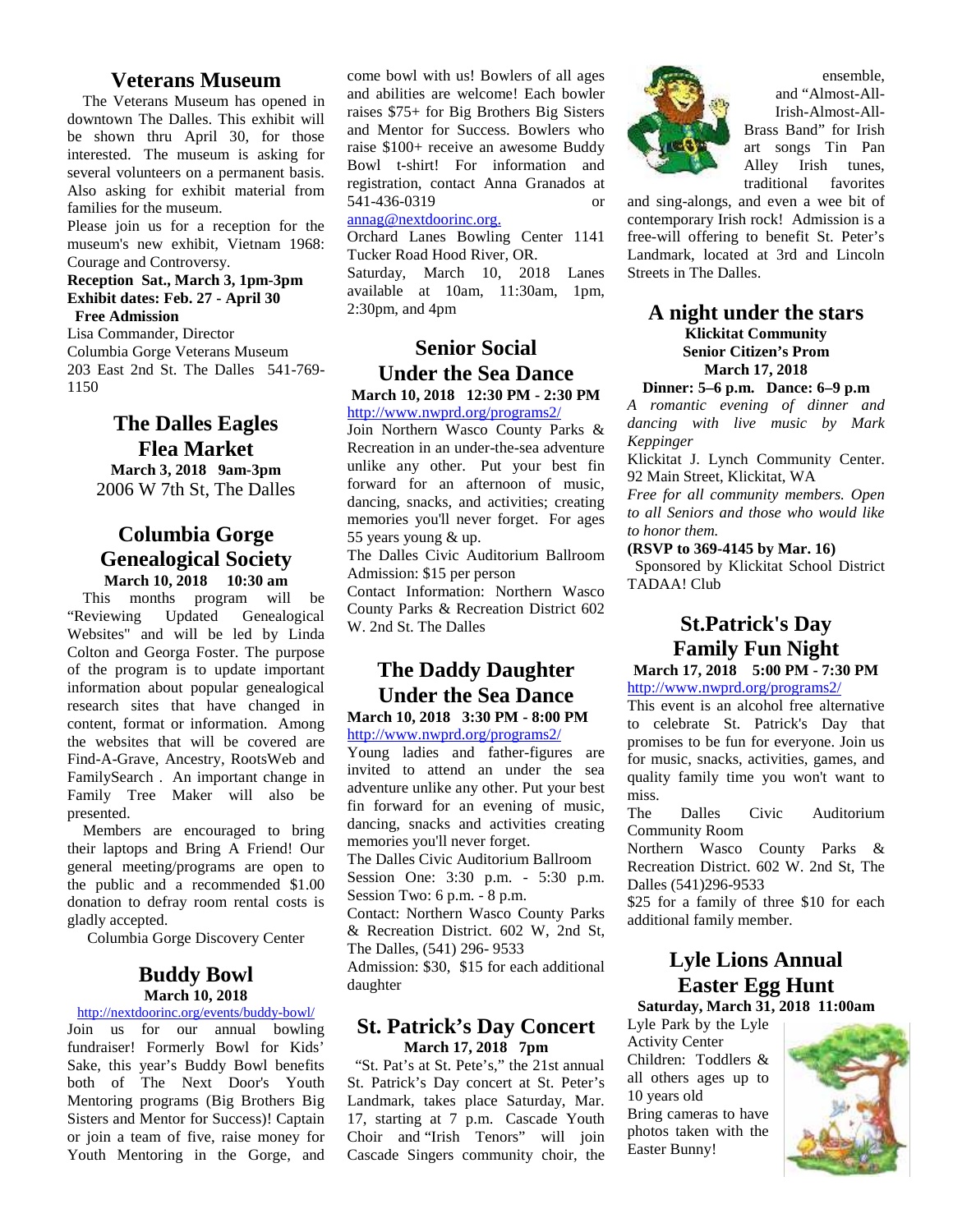## **Dallesport-Murdock Community Calendar**<br>Dallesport-Murdock Fire Dept. KCFD#6 Dallesport-Murdock Community Co

 **Dallesport-Murdock Fire Dept. KCFD#6 Dallesport-Murdock Community Council 630 Central Ave. P.O. Box 215 767-1252 136 6th Ave. P.O. Box 8**

**Post Office hours are 8am-2pm M-F Sat. 7:30am-11:00 for package pick up only Phone 767-1577**

| <b>March 2018</b>                                                                                                                |                                                                                                              |                                                                                                          |                                                                                                                                             |                                                  |                                                                         |                                                                                                                      |  |  |  |
|----------------------------------------------------------------------------------------------------------------------------------|--------------------------------------------------------------------------------------------------------------|----------------------------------------------------------------------------------------------------------|---------------------------------------------------------------------------------------------------------------------------------------------|--------------------------------------------------|-------------------------------------------------------------------------|----------------------------------------------------------------------------------------------------------------------|--|--|--|
| <b>Sun</b>                                                                                                                       | <b>Mon</b>                                                                                                   | <b>Tue</b>                                                                                               | <b>Wed</b>                                                                                                                                  | <b>Thu</b>                                       | Fri                                                                     | <b>Sat</b>                                                                                                           |  |  |  |
| <b>AA Meetings</b><br><b>Sundays at 7pm</b><br>in the<br><b>Lyle School</b><br>Library 625<br><b>Keasey Ave.</b><br>360-870-3321 | <b>Wednesdays and Lyle Lions Club</b><br>509-365-2921                                                        | <b>Volunteer</b><br><b>Firefighters</b><br>meet<br><b>Tuesdays 6pm</b><br><b>Dallesport Fire</b><br>Hall |                                                                                                                                             |                                                  | 2<br><b>Senior</b><br><b>Advisory</b><br><b>Meeting</b><br>10:30am-12pm | <b>First Saturday</b><br><b>Breakfast</b><br><b>Lyle Lions</b><br><b>Club</b><br>7am-10am                            |  |  |  |
| $\overline{\mathbf{4}}$                                                                                                          | 5<br><b>Lyle Lions Club</b><br>meeting.<br>Potluck at 6:00<br>pm; Mtg. at 6:30<br>pm. Call 509-<br>365-2921  | 6<br><b>Senior Lunch</b><br><b>Lyle 11:30am</b>                                                          | <b>Bookmobile</b><br><b>Lyle Market</b><br>9:45am-10:15am<br>Lyle Hi School -<br>10:25am12:30pm<br><b>Dallesport</b><br>1:45pm 3:00pm       | 18<br>Community<br>Council<br><b>Meeting 7pm</b> | 9                                                                       | 10                                                                                                                   |  |  |  |
| 11<br><b>Daylight Saving</b><br><b>Time begins</b>                                                                               | $\overline{12}$                                                                                              | 13<br><b>Senior Lunch</b><br><b>Lyle 11:30am</b>                                                         | 14<br>Fire Dist. Biz<br>Meet 6pm<br><b>Commissioners</b><br>Meet 7pm<br><b>Water Dist.</b><br>Meet 6pm                                      | 15                                               | 16<br><b>Airport Board</b><br><b>Meeting 7am</b><br>@Airport            | 17<br><b>Fire Dist</b><br><b>Breakfast</b><br><b>Fundraiser</b><br>@ Fire Hall<br>7-10am<br><b>St. Patrick's Day</b> |  |  |  |
| 18                                                                                                                               | 19<br><b>Lyle Lions Club</b><br>meeting.<br>Potluck at 6:00<br>pm; Mtg. at 6:30<br>pm. Call 509-<br>365-2921 | 20<br><b>Senior Lunch</b><br><b>Lyle 11:30am</b><br><b>First Day of</b><br><b>Spring</b>                 | 21<br><b>Bookmobile</b><br><b>Lyle Market</b><br>9:45am-10:15am<br>Lyle Hi School -<br>10:25am12:30pm<br><b>Dallesport</b><br>1:45pm 3:00pm | 22                                               | 23                                                                      | 24                                                                                                                   |  |  |  |
| 25                                                                                                                               | 26                                                                                                           | 27<br><b>Senior Lunch</b><br>Lyle 11:30am                                                                | 28                                                                                                                                          | 29                                               | 30                                                                      | 31<br><b>Lyle Lions</b><br><b>Easter Egg Hunt</b><br>11:00am<br><b>Lyle Park</b>                                     |  |  |  |